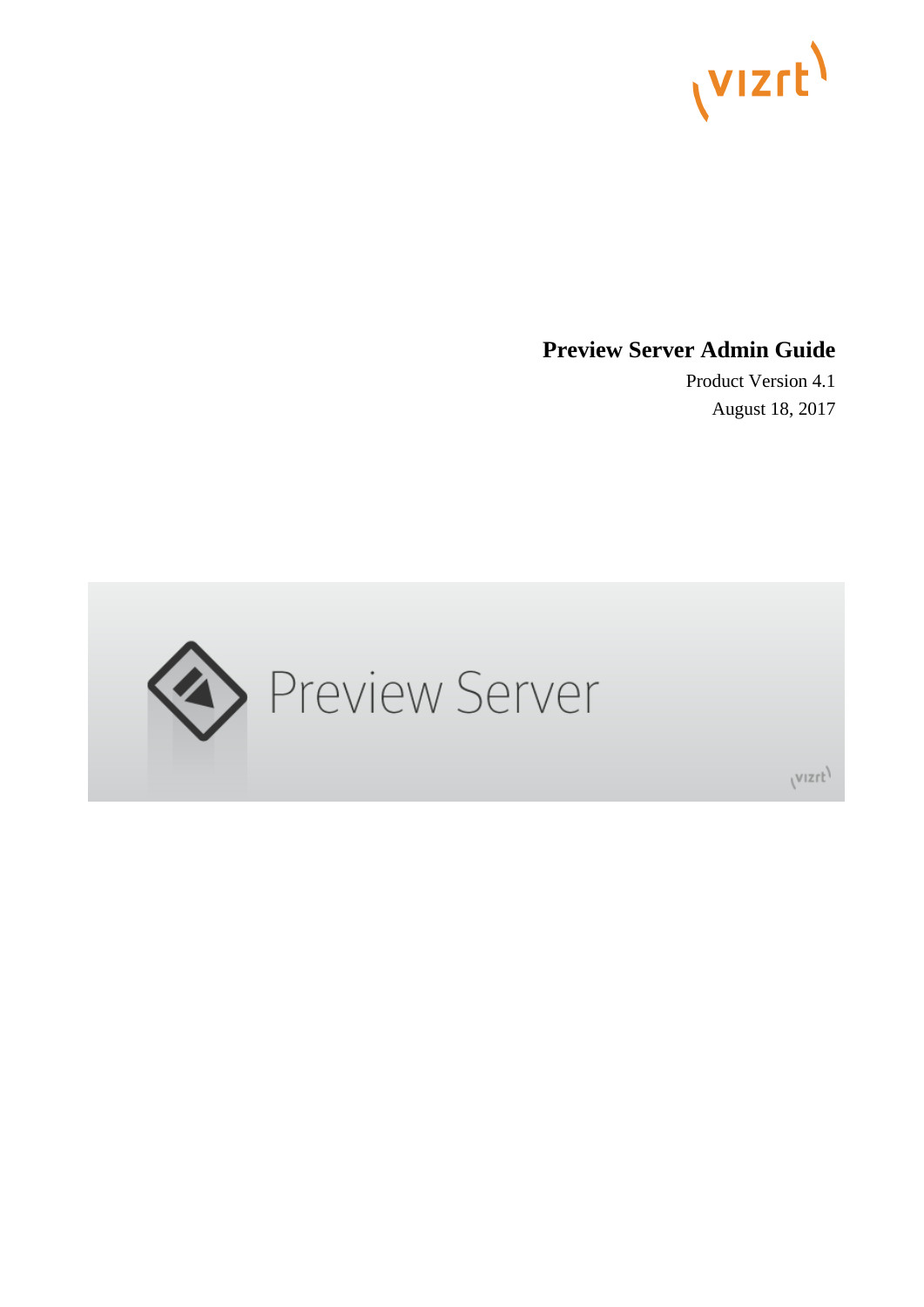

# **Copyright © 2017 Vizrt.** All rights reserved.

No part of this software, documentation or publication may be reproduced, transcribed, stored in a retrieval system, translated into any language, computer language, or transmitted in any form or by any means, electronically, mechanically, magnetically, optically, chemically, photocopied, manually, or otherwise, without prior written permission from Vizrt.

Vizrt specifically retains title to all Vizrt software. This software is supplied under a license agreement and may only be installed, used or copied in accordance to that agreement.

# **Disclaimer**

Vizrt provides this publication "as is" without warranty of any kind, either expressed or implied.

This publication may contain technical inaccuracies or typographical errors. While every precaution has been taken in the preparation of this document to ensure that it contains accurate and up-to-date information, the publisher and author assume no responsibility for errors or omissions. Nor is any liability assumed for damages resulting from the use of the information contained in this document.

Vizrt's policy is one of continual development, so the content of this document is periodically subject to be modified without notice. These changes will be incorporated in new editions of the publication. Vizrt may make improvements and/or changes in the product (s) and/or the program(s) described in this publication at any time.

Vizrt may have patents or pending patent applications covering subject matters in this document. The furnishing of this document does not give you any license to these patents.

### **Technical Support**

For technical support and the latest news of upgrades, documentation, and related products, visit the Vizrt web site at [www.vizrt.com.](http://www.vizrt.com)

# **Last Updated**

August 18, 2017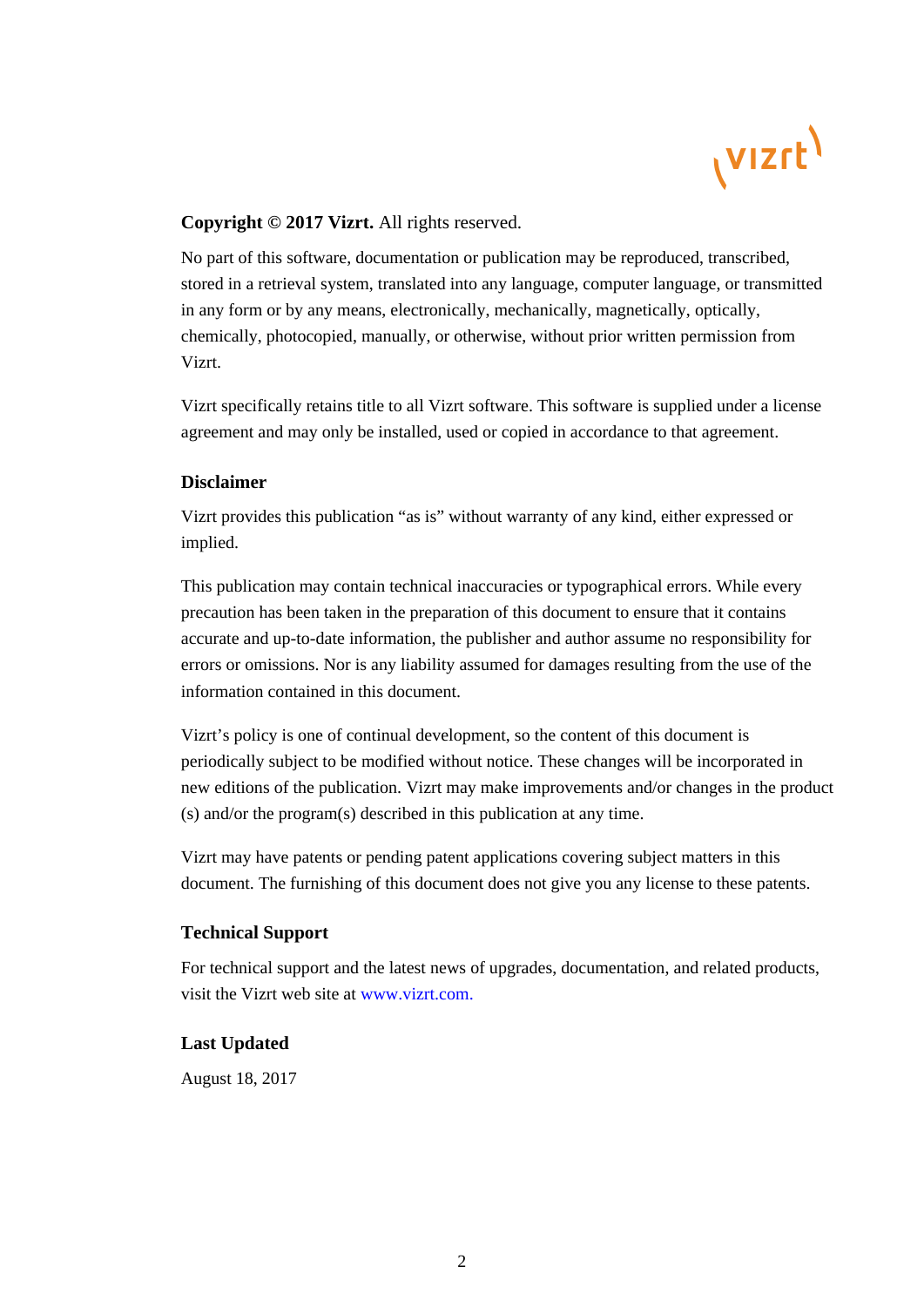# **Contents**

| 1              |     |       |           |  |  |  |  |  |  |
|----------------|-----|-------|-----------|--|--|--|--|--|--|
|                | 1.1 |       |           |  |  |  |  |  |  |
|                |     | 1.1.1 |           |  |  |  |  |  |  |
|                |     | 1.1.2 |           |  |  |  |  |  |  |
|                |     | 1.1.3 |           |  |  |  |  |  |  |
|                | 1.2 |       |           |  |  |  |  |  |  |
|                | 1.3 |       |           |  |  |  |  |  |  |
|                |     | 1.3.1 |           |  |  |  |  |  |  |
|                |     | 1.3.2 |           |  |  |  |  |  |  |
| $\overline{2}$ |     |       |           |  |  |  |  |  |  |
|                | 2.1 |       |           |  |  |  |  |  |  |
|                | 2.2 |       |           |  |  |  |  |  |  |
| $\overline{3}$ |     |       |           |  |  |  |  |  |  |
|                | 3.1 |       |           |  |  |  |  |  |  |
|                | 3.2 |       |           |  |  |  |  |  |  |
| $\overline{4}$ |     |       |           |  |  |  |  |  |  |
|                | 4.1 |       |           |  |  |  |  |  |  |
|                | 4.2 |       |           |  |  |  |  |  |  |
|                |     | 4.2.1 |           |  |  |  |  |  |  |
|                |     | 4.2.2 |           |  |  |  |  |  |  |
|                |     | 4.2.3 |           |  |  |  |  |  |  |
|                |     | 4.2.4 |           |  |  |  |  |  |  |
|                |     | 4.2.5 |           |  |  |  |  |  |  |
|                | 4.3 |       |           |  |  |  |  |  |  |
| 5 <sup>5</sup> |     |       |           |  |  |  |  |  |  |
|                | 5.1 |       |           |  |  |  |  |  |  |
|                |     | 5.1.1 | <b>19</b> |  |  |  |  |  |  |
|                |     | 5.1.2 | -19       |  |  |  |  |  |  |
|                |     | 5.1.3 | <b>20</b> |  |  |  |  |  |  |
|                | 5.2 |       | <b>20</b> |  |  |  |  |  |  |
|                |     | 5.2.1 |           |  |  |  |  |  |  |
|                |     | 5.2.2 | <b>20</b> |  |  |  |  |  |  |
|                |     | 5.2.3 | 21        |  |  |  |  |  |  |
| 6              | 23  |       |           |  |  |  |  |  |  |
|                | 6.1 |       |           |  |  |  |  |  |  |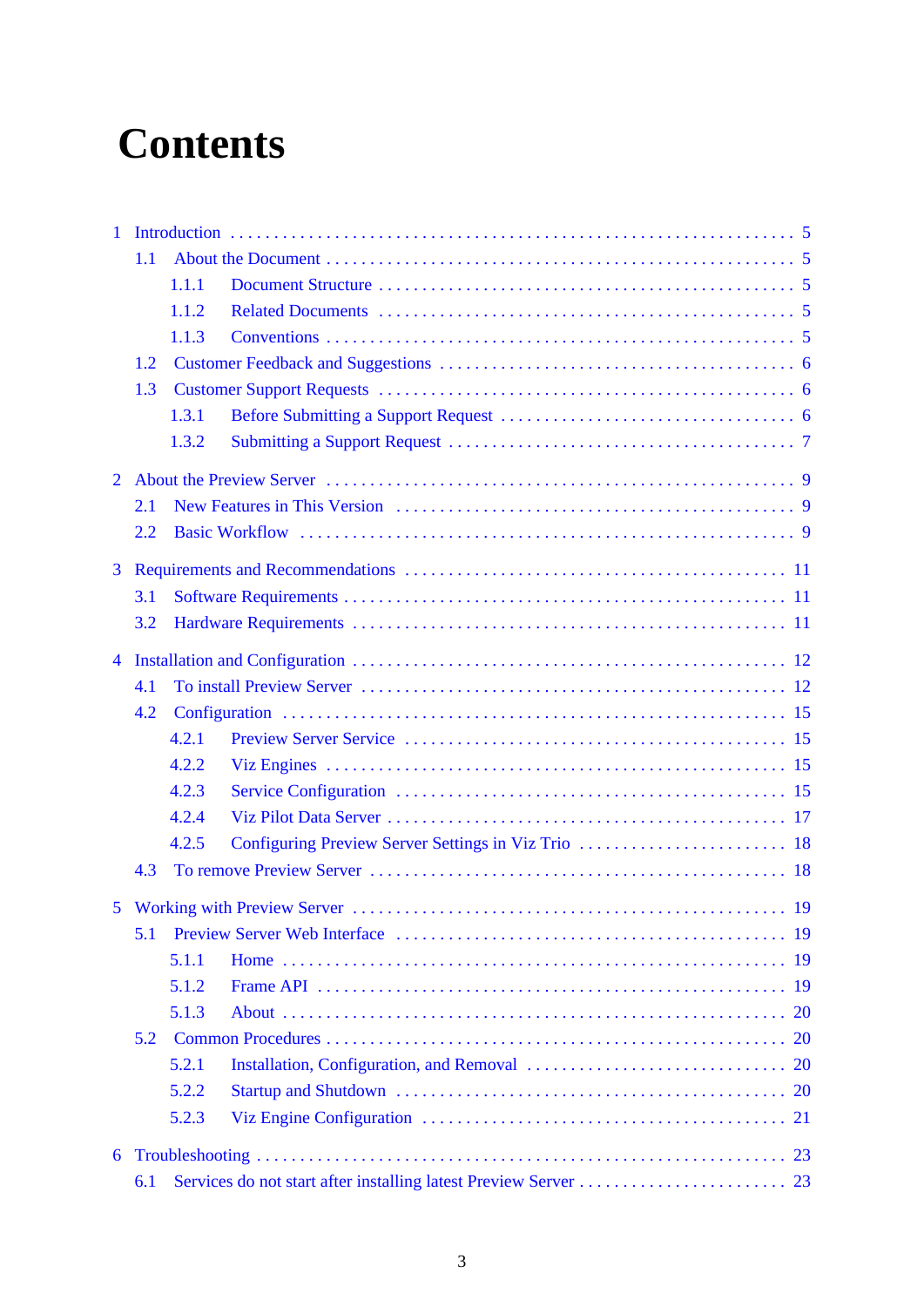|--|--|--|--|--|--|--|--|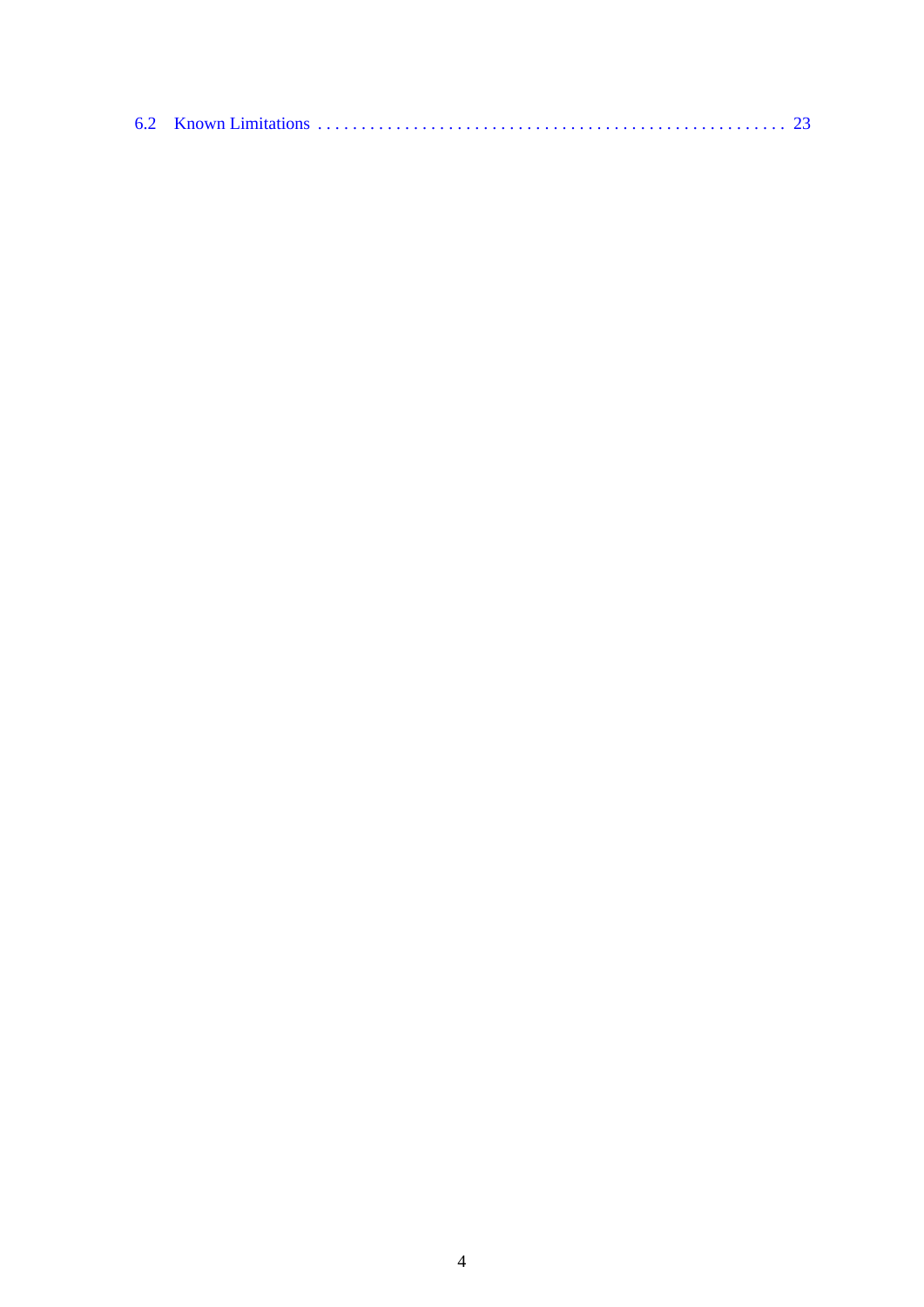# <span id="page-4-0"></span>1 Introduction

This is the guide for Preview Server.

This section contains information on the following topics:

- [About the Document](#page-4-1)
- [Customer Feedback and Suggestions](#page-5-0)
- [Customer Support Requests](#page-5-1)

# <span id="page-4-1"></span>1.1 About the Document

This manual covers the information needed in order to configure and operate Preview Server.

This section contains information on the following topics:

- [Document Structure](#page-4-2)
- [Related Documents](#page-4-3)
- [Conventions](#page-4-4)

### <span id="page-4-2"></span>1.1.1 Document Structure

This guide introduces and explains the different aspects of Preview Server.

This section gives an introduction to this document.

Section 2 lists details about the Preview Server Windows service: main features, known limitations, and the steps in a basic workflow.

Section 3 describes software and hardware requirements and recommendations.

Section 4 provides guidance on how to install, configure and remove Preview Server.

Section 5 describes how to work with Preview Server; step-by-step instructions for various procedures, and also user interface descriptions.

#### <span id="page-4-3"></span>1.1.2 Related Documents

For complementary information, see the following documents:

- *Graphics Plugin for NLE Administrator's Guide*
- *Viz Engine Administrator's Guide*
- *Viz Multichannel User's Guide*
- *Viz Pilot User's Guide*
- *Viz Trio User's Guide*

#### <span id="page-4-4"></span>1.1.3 Conventions

The following typographic conventions are used in this document: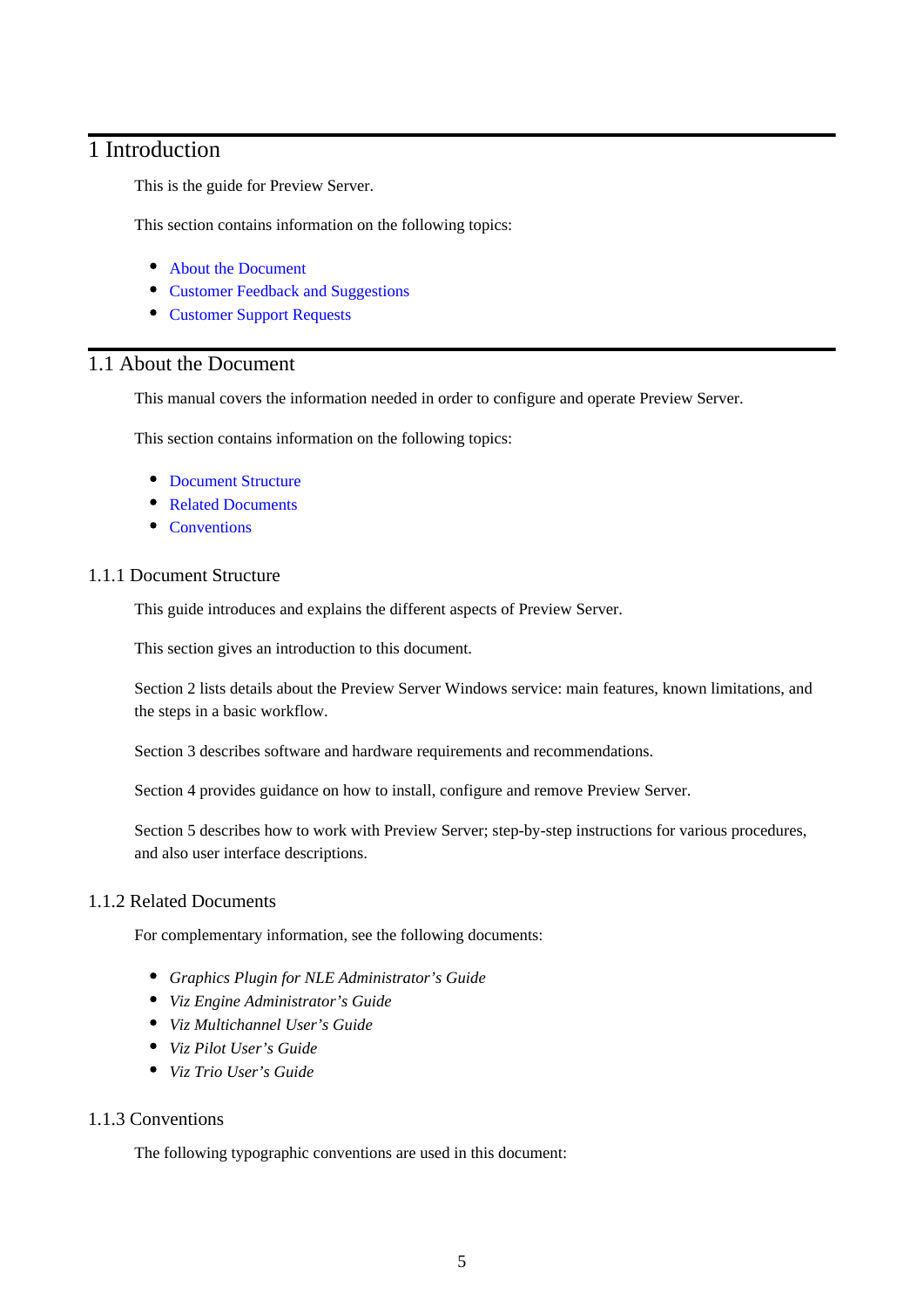- *Italic is used for non-hyperlink external references, such as related documents, books, or Internet pages. Italic is also used to emphasize words.*
- The color blue is used for hyperlinked external references, and also internal references to sections or document elements (such as tables or figures) in the current document.
- **Bold refers to GUI components.**
	- 1. Numbered paragraphs are used to indicate tasks that must be carried out.

# <span id="page-5-0"></span>1.2 Customer Feedback and Suggestions

We encourage suggestions and feedback about our products and documentation.

To give feedback and, or suggestions, please identify your local Vizrt customer support team at www.vizrt. com.

- 1. Click on **Contact** (top of page).
- 2. The Vizrt office which is nearest to your location will be shown, or select from the list of Vizrt offices.
- 3. Click on the **Contact** button for the office you want.
- 4. Complete the required details in the window that opens.

**Note:** If this message is for Customer Support, and there is a Support Contract in place, then click on the 'For support requests, please visit our support portal' link in the message window. ............................................................................................................................................................................................................................................................................................................................................

A Vizrt representative will contact you as soon as possible.

### <span id="page-5-1"></span>1.3 Customer Support Requests

Support Requests are supported by Vizrt if customers have a valid Service Agreement in operation. Customers who do not have a Service Agreement and would like to set up a Service Agreement should contact their regional sales representative (see [Customer Feedback and Suggestions\)](#page-5-0).

When submitting a Support Request, relevant and correct information should be given to Vizrt Support, to make sure that Vizrt Support can give the quickest and best solution to your Support Request.

This section contains information on the following topics:

- [Before Submitting a Support Request](#page-5-2)
- [Submitting a Support Request](#page-6-0)

#### <span id="page-5-2"></span>1.3.1 Before Submitting a Support Request

Before a Support Request is submitted make sure that you:

Read:

- The relevant User Guide or Guides
- The release notes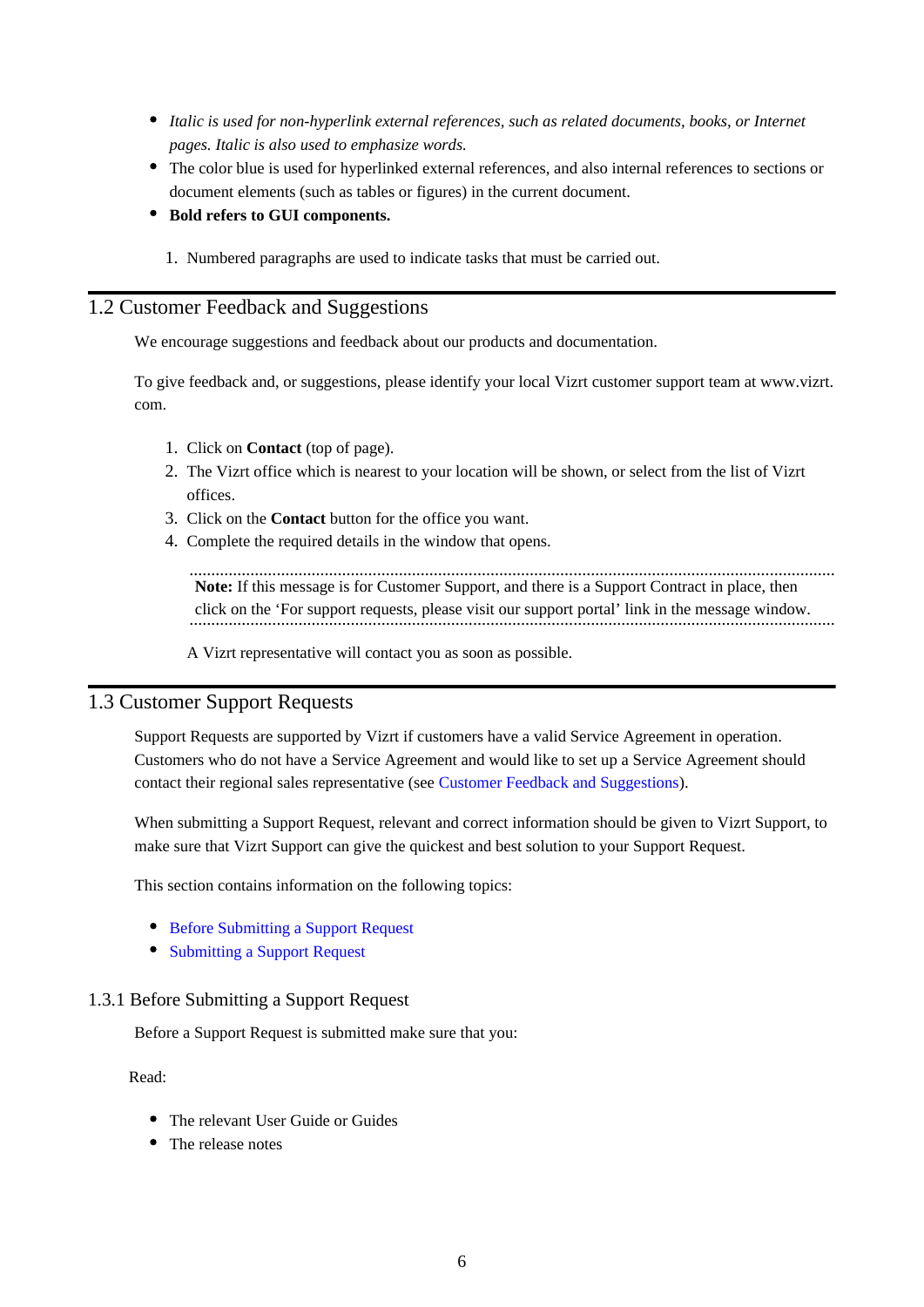and Check:

- That the system is configured correctly
- That you have the specified hardware, tested and recommended versions Always refer to your Vizrt Service Level Agreement document.

### <span id="page-6-1"></span><span id="page-6-0"></span>1.3.2 Submitting a Support Request

#### **When completing a Support Request, add as much information as possible**.

Content of a Support Request

The report should contain information about these topics:

- **Problem description:** Include a good description of what the problem is and how to reproduce it. Specify your workflow. Remember to use simple English.
- **Screen shots and illustrations:** Use these to simplify the message. These are extremely useful for Vizrt Support.
- **Software configuration:** Add exact versions of software (-build) used. This is also extremely important information.
- **System locale:** Specify the Region and Language settings of the system.
- **System log files:** Send the system log files.
- **Crash log files:** Send the error report and crash log files from the crash (e.g. Viz Trio program folder <viz install directory>).

**Note:** Check: If the operating system is Windows 7 and up, dump files can be stored at: ......................................................................................................................................................................

- <userdir>\AppData\Local\VirtualStore\<viz install directory> (check user rights).
- **System Config file**: Send the system config file(s) (e.g. initialization files, Viz Engine config file, and default.xml for the Media Sequencer).
- **Hardware configuration:** Add exact versions of hardware used, especially for Viz Engine. Optional:
- **System setup:** Describe differences in the installation, if any, from the recommended setup.
- **System Network:** Add a description of how the network, bandwidth, routers, and switches are configured.

Always refer to your Vizrt Service Level Agreement document.

To submit the Support Request:

- 1. On the www.vizrt.com page, click on Support.
- 2. Click on **Report a case**.
- 3. Click on **LOG IN** to login to the Customer and Partner portal.
- 4. At the top of the Case Management page, click on **Report a Case**.
- 5. In the online form complete the required minimum information (shown by a red asterisk) and click **SAVE**.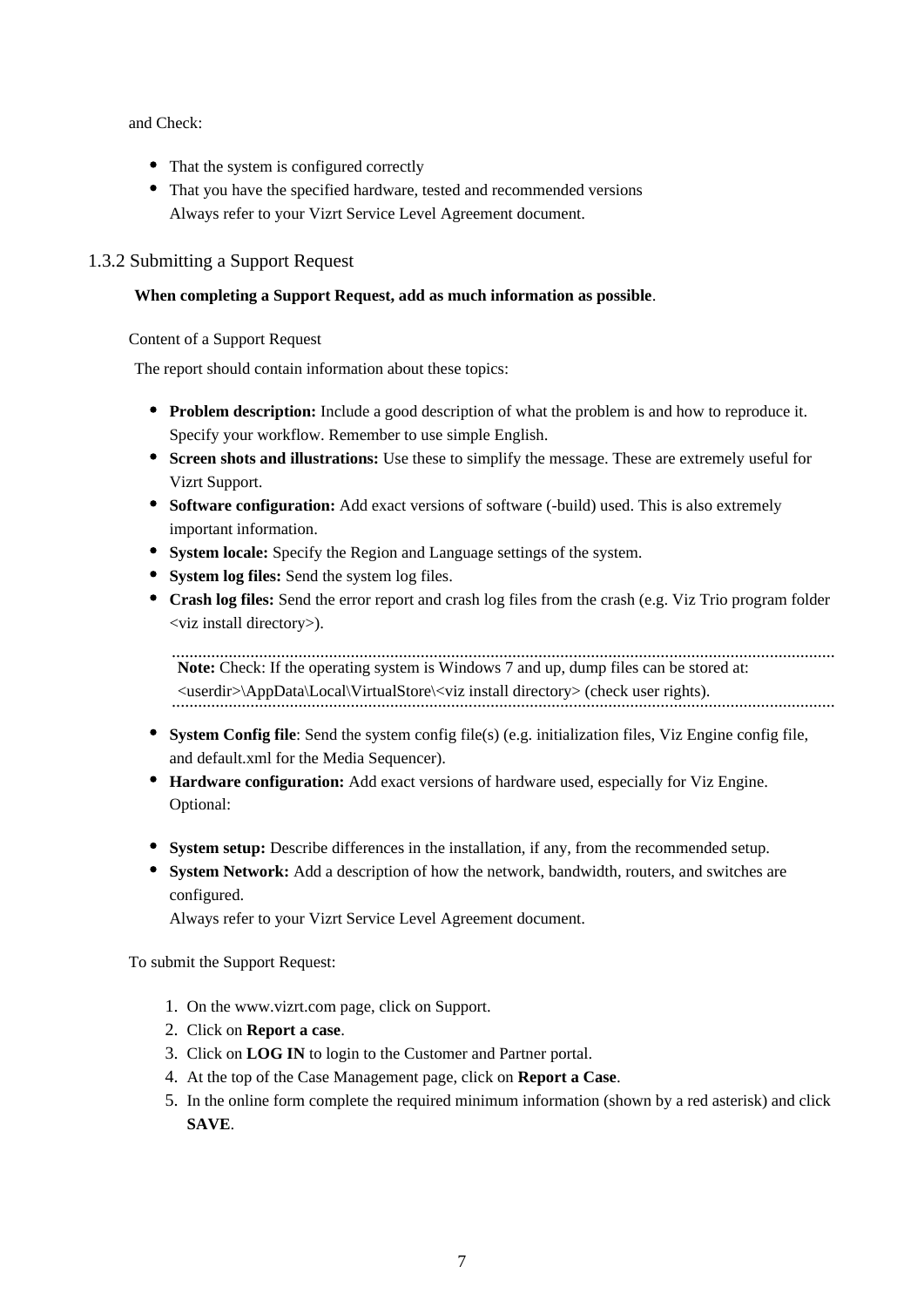6. In the saved Support Case that opens, complete the various text boxes and upload any required documents, files, etc. (see [Content of a Support Request\)](#page-6-1). To **track the status** of open support tickets, login to the Customer and Partner portal. Add

information or communicate about the cases directly with the support team.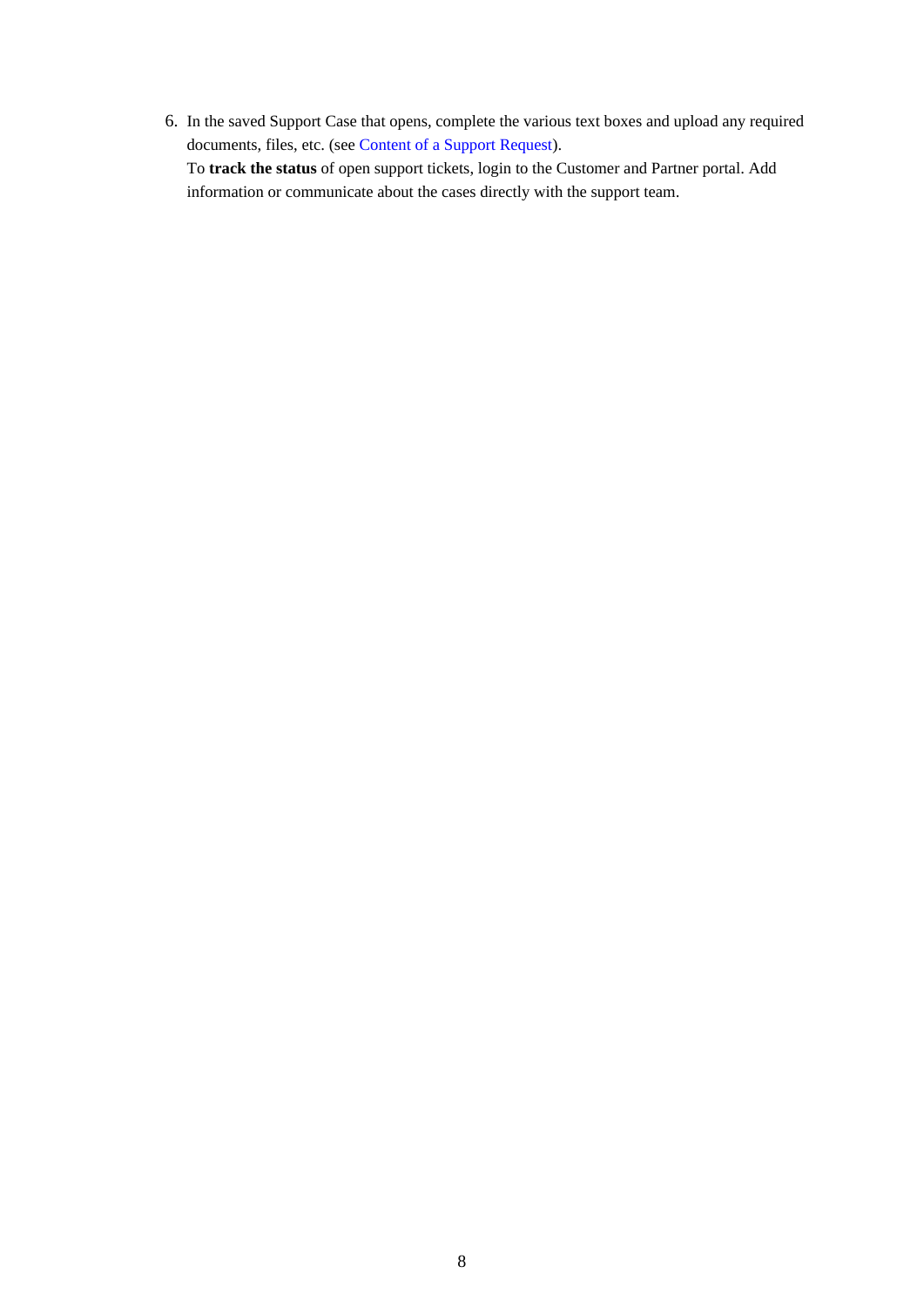# <span id="page-8-0"></span>2 About the Preview Server

Vizrt's Preview Server manages a pool of Viz Engines. Clients, such as Viz Multichannel, Viz Pilot and Viz Trio, can send requests to the Preview Server, asking for available Viz Engines, which may provide frames for thumbnails and snapshots in an ongoing preview process.

As the name implies, the Preview Server provides snapshots of scenes for the clients during the creative preview process. The preview snapshots provide the user an idea about the looks of the graphics when finally played out in high resolution on a Viz Engine.

The Preview Server provides load balancing, and it can be used to create a redundant renderer pool.

The Preview Server is a Windows service. Upon installation, the service is started, and the startup type is by default set to *Automatic*. The service will then start every time the operating system is started, and it will run in the background for as long as Windows is running. For more details, see To see the status of [the Preview Server service](#page-20-1).

This section contains information on the following topics:

- [New Features in This Version](#page-8-1)
- Rasic Workflow

# <span id="page-8-1"></span>2.1 New Features in This Version

For details about the new features in this Preview Server version, see the *Preview Server Release Notes.*

### <span id="page-8-2"></span>2.2 Basic Workflow

A typical use case is as follows: A Viz Trio user may want to add graphics to a video in Viz Trio's Timeline editor. A video clip is dragged to the timeline, and also one or more data elements (graphics). In the Timeline editor, the graphics elements are added as placeholders on the video timeline. The user wants to display snapshots of the graphics on these placeholders, and hence a Preview Server connection has been set up (for details, see [Configuring Preview Server Settings in Viz Trio](#page-17-0)). Viz Trio sends a request to the Preview Server, asking for an available Viz Engine that can generate the necessary preview snapshots. The Preview Server passes the task through to a suitable Viz Engine, which in turn generates the snapshots that were requested by Viz Trio.

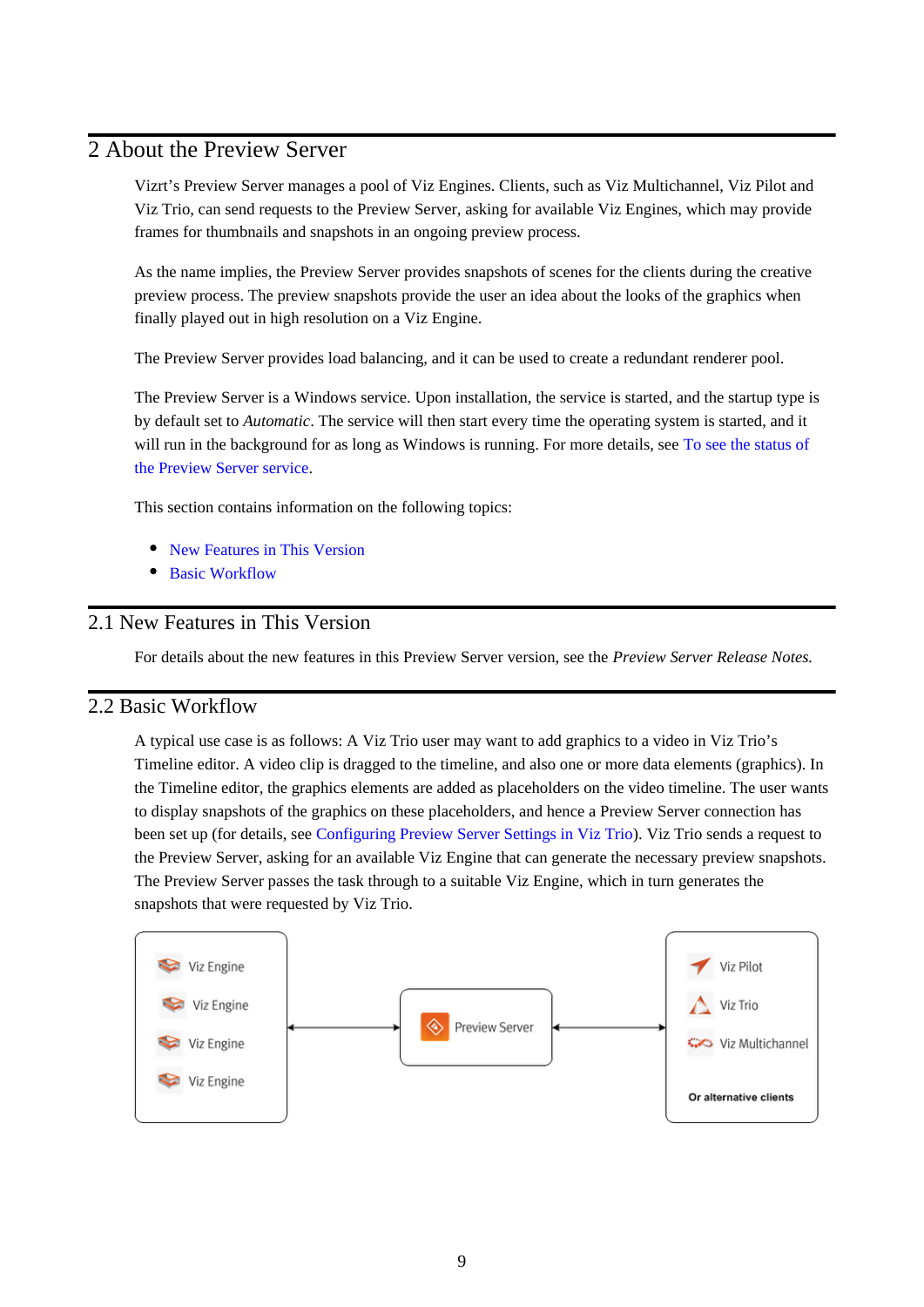When used together with Vizrt's control applications Viz Multichannel, Viz Pilot, and Viz Trio, the Preview Server is installed from a stand alone installer.

Alternatively, when used in a workflow together with the Graphics Plugin for NLE, the Preview Server should be installed from a joint installer package, containing both the Preview Server and the Connection Broker.



For more details on this joint Preview Server and Connection Broker setup, see the *Graphics Plugin for NLE Administrator's Guide*.

**See Also**

• [Common Procedures](#page-19-1)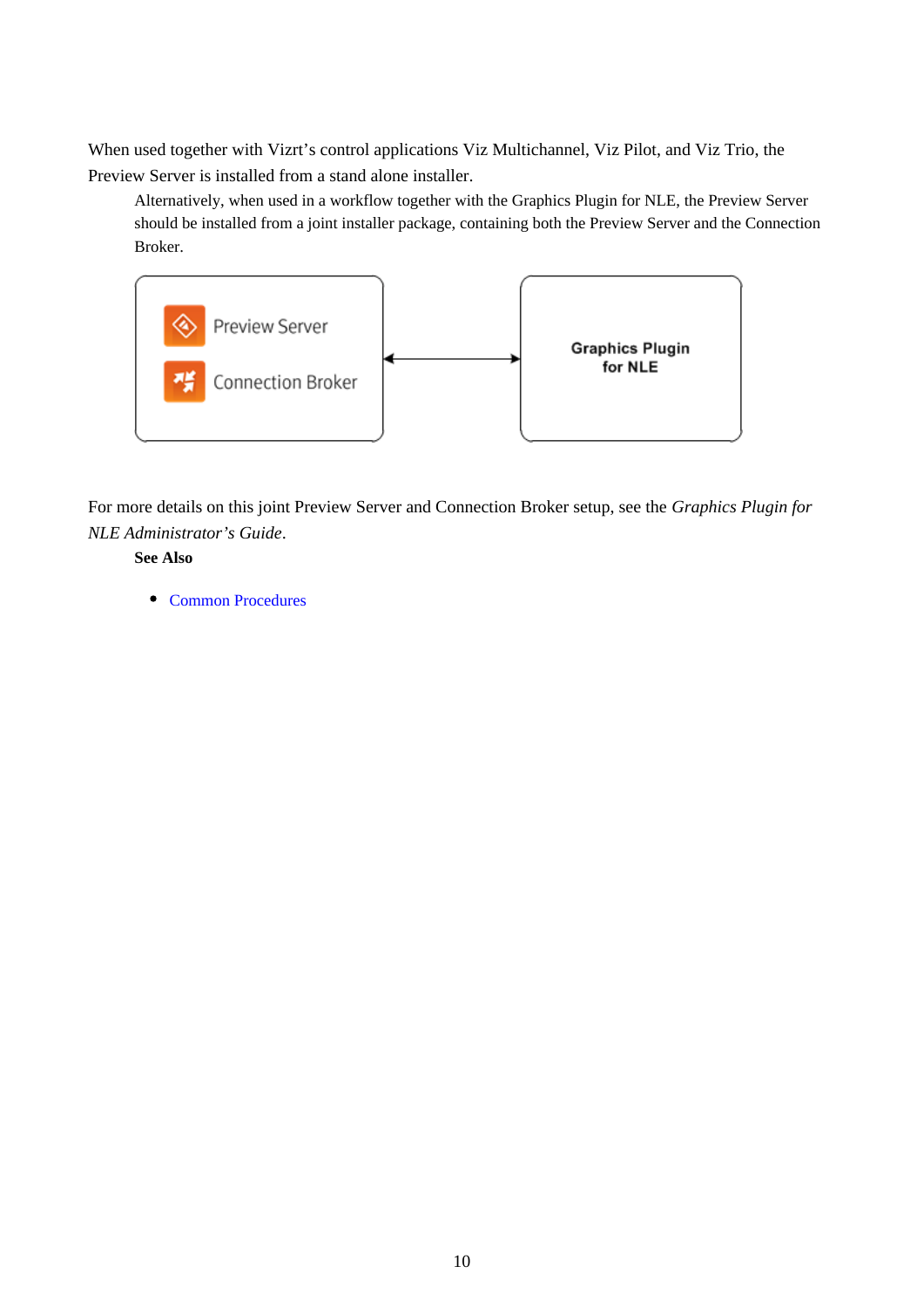# <span id="page-10-0"></span>3 Requirements and Recommendations

This section contains information on the following topics:

- [Software Requirements](#page-10-1)
- [Hardware Requirements](#page-10-2)

#### **See Also**

*Preview Server Release Notes*

# <span id="page-10-1"></span>3.1 Software Requirements

 $\bullet$ Microsoft .NET Framework 4.5, or later

# <span id="page-10-2"></span>3.2 Hardware Requirements

Licensed Viz dongles

**Note:** The Preview Server can run on the same machine as a Viz Engine, but it is recommended to specify additional Viz Engines in order to spread the load. ............................................................................................................................................................................................................................................................................................................................................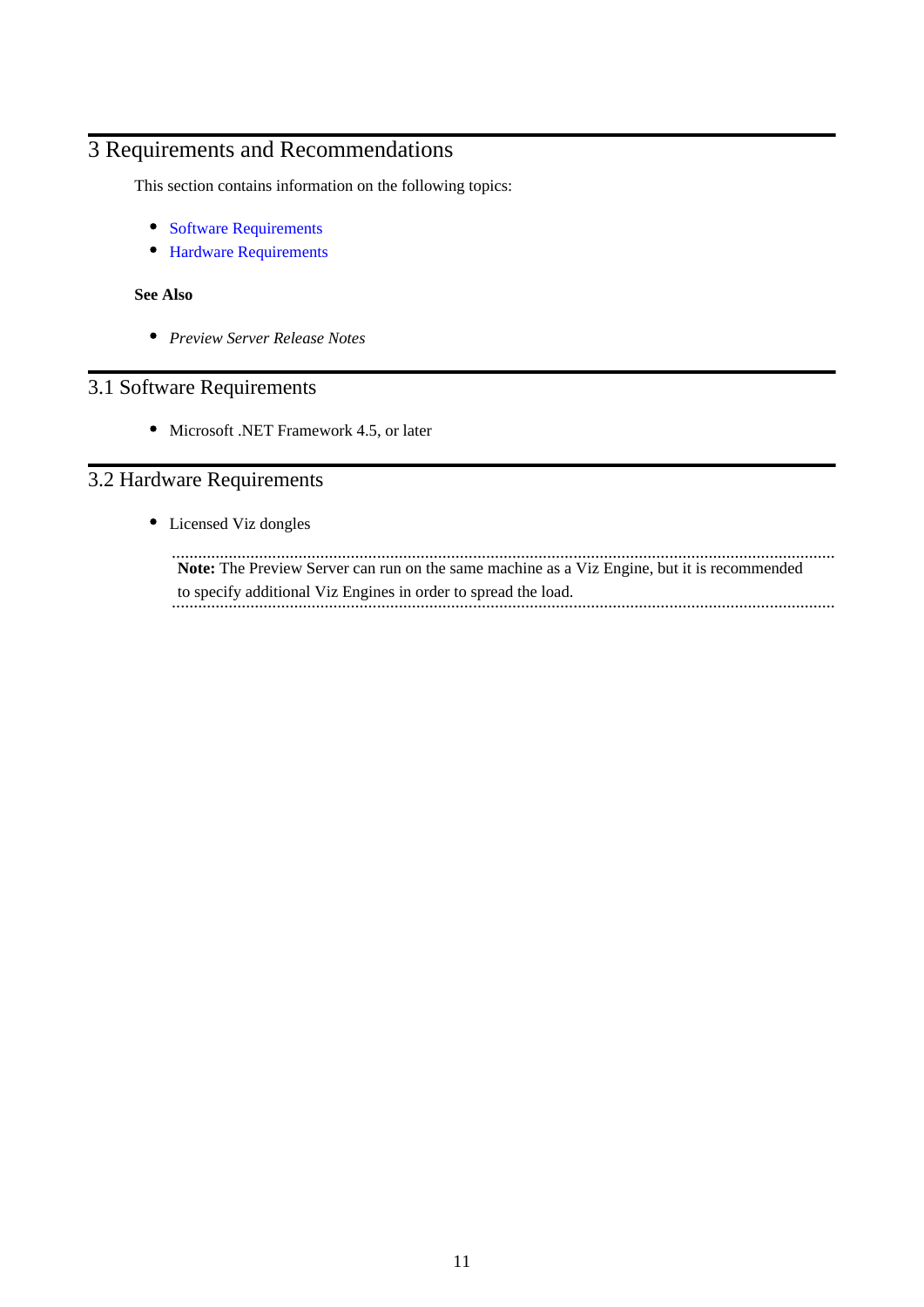# <span id="page-11-0"></span>4 Installation and Configuration

This section contains information on the following topics:

- [Installation](#page-11-1)
- [Configuration](#page-14-0)
- [Removal](#page-17-1)

# <span id="page-11-1"></span>4.1 To install Preview Server

- 1. Run the Preview Server installer file (\*.exe) to start the *Preview Server Setup*.
- 2. Make sure that the **Install Location** is correctly defined.
- 3. Click **INSTALL**.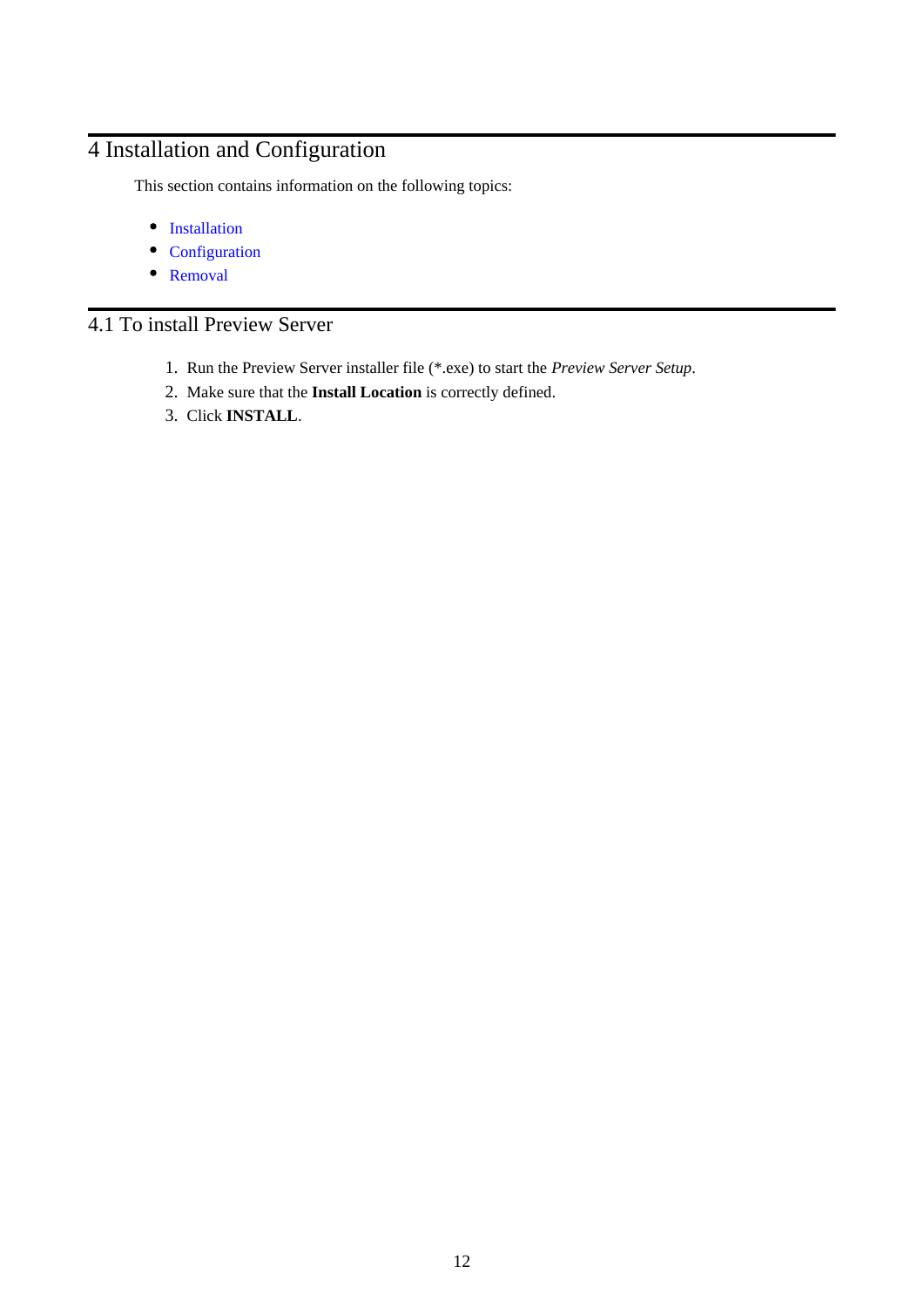

4. When the installation is complete, click **FINISH**.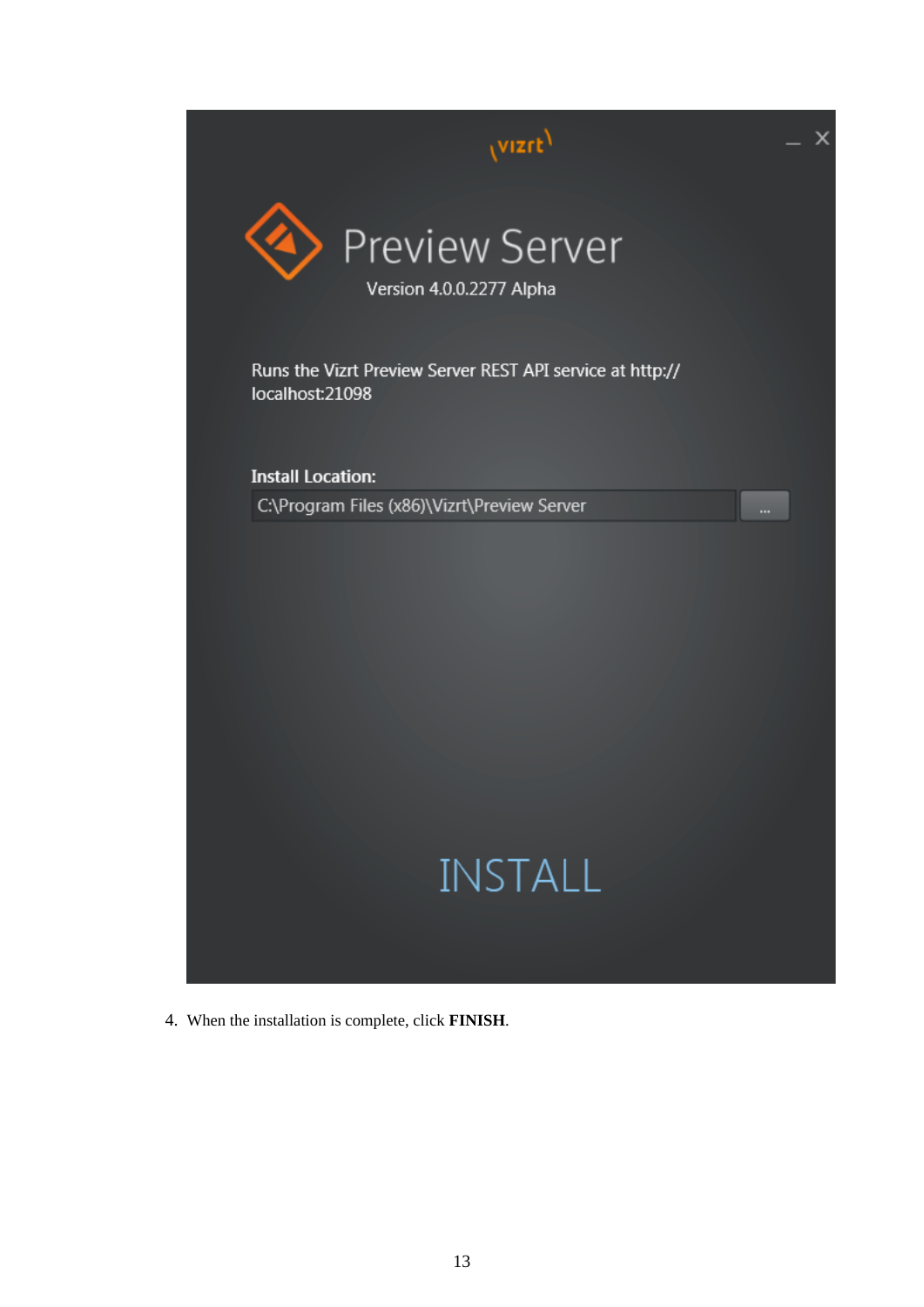

**Note:** The Preview Server service is automatically started, and the startup type is set to *Automatic*, meaning that the service will start every time the operating system is started, and then run in the background for as long as Windows is running. For more details, see [To see](#page-20-1)  [the status of the Preview Server service](#page-20-1). ...................................................................................................................................................................... ......................................................................................................................................................................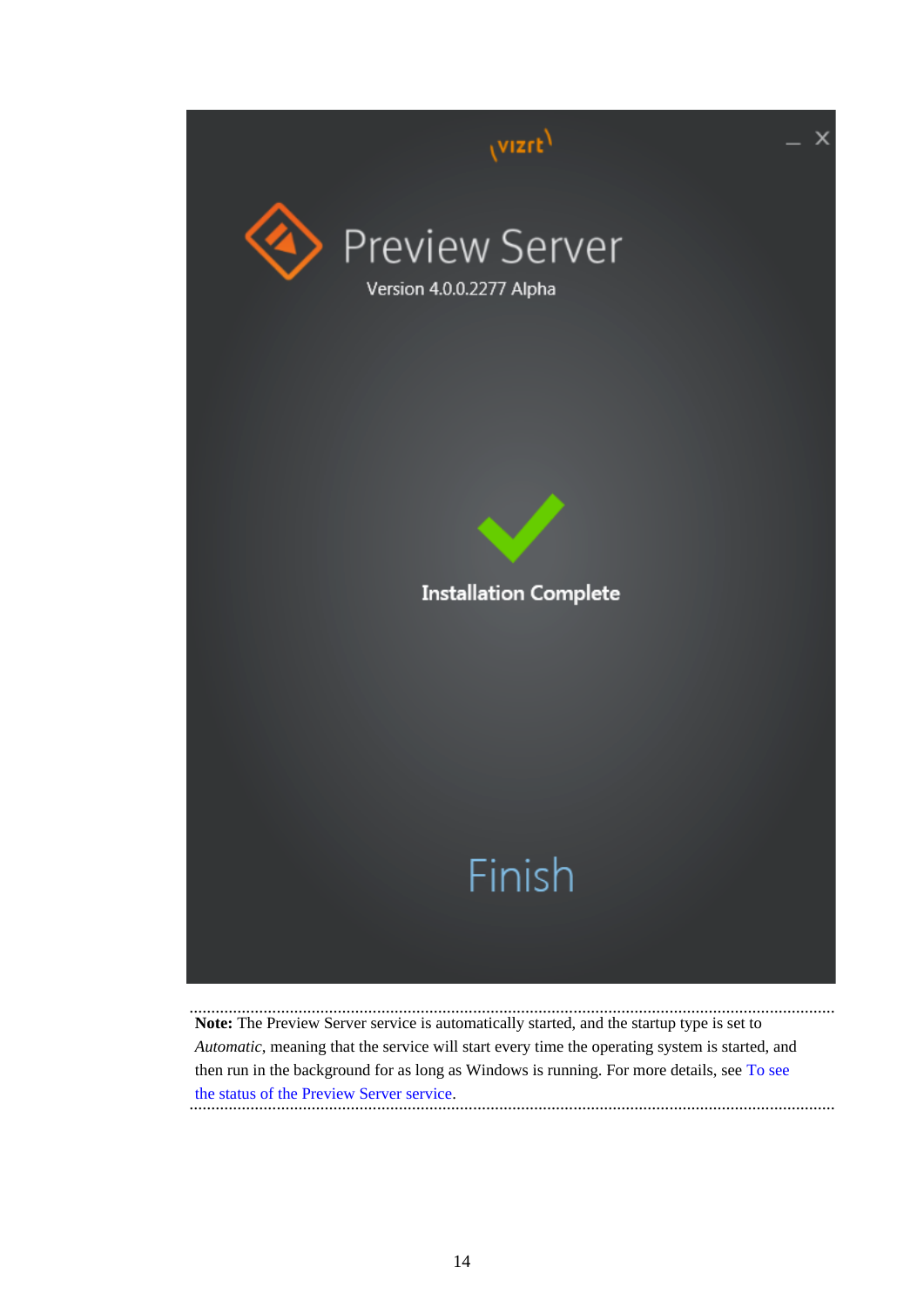# <span id="page-14-0"></span>4.2 Configuration

This section contains information on the following topics:

- **[Preview Server Service](#page-14-1)**
- [Viz Engines](#page-14-2)
- [Service Configuration](#page-14-3)
- [Viz Pilot Data Server](#page-16-0)
- [Configuring Preview Server Settings in Viz Trio](#page-17-0)

#### <span id="page-14-1"></span>4.2.1 Preview Server Service

The Preview Server is a Windows Service. It sets up an HTTP REST service on port 21098 on the host it is running on. This service accepts requests for graphical snapshots of playout elements from a Viz Engine.

#### <span id="page-14-2"></span>4.2.2 Viz Engines

The Preview Server can run on the same machine as a Viz Engine (also used for the data element preview in Viz Pilot's newsroom client), but it is also possible to specify additional Viz Engines in order to spread the load. Frame requests will be balanced across available Viz engines in a way that will minimize the memory load of each engine.

The pool of Viz Engines is configured on the [Preview Server Web Interface](#page-18-1) - [Home](#page-18-2) page.

Scaling of the system should be monitored to avoid excessive client waiting time and potential overload of the Viz Engine(s).

#### <span id="page-14-3"></span>4.2.3 Service Configuration

Modify the Preview Server service's behavior with the following settings in the PreviewServer.exe. config file.

#### VizEnginePollIntervalMilliSeconds

This setting determines how often a render engine's availability is checked.

#### VizEngineTimeoutMilliSeconds

After the specified amount of milliseconds, the render engine list should stop trying to obtain the availability status and declare the engine unresponsive.

#### CacheMaxAge

Frames are cached in memory, allowing quicker responses when requesting frames that have been requested previously. By default, frames are cached for a maximum of one day. This behavior can be changed by modifying this setting, which specifies the maximum number of seconds to retain cached results.

VizEngineCleanupIntervalMilliSeconds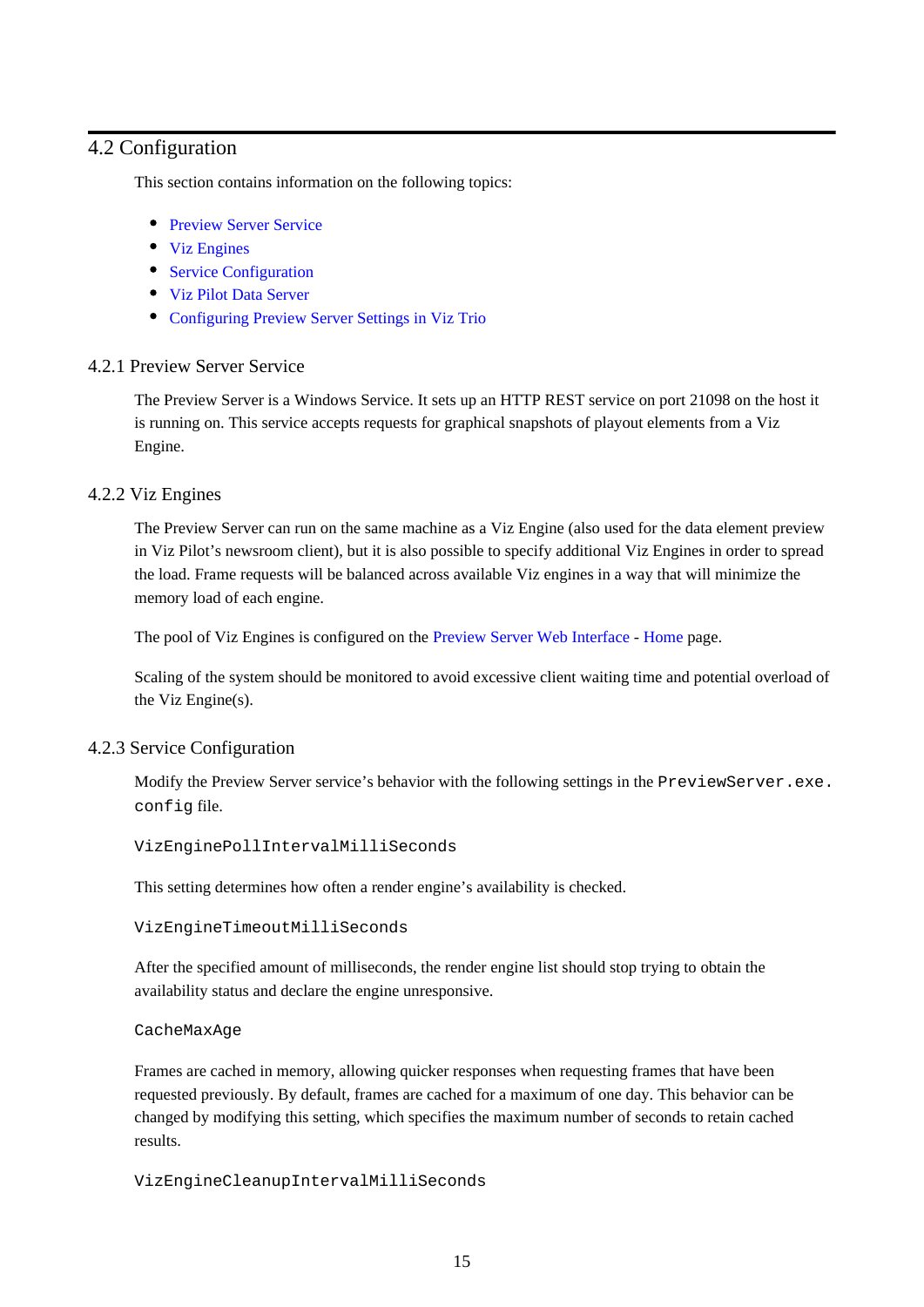Once a scene in the Graphic Hub is modified all cached snapshots using that scene must be evicted from the cache. This interval specifies how often the scene modification dates are checked to detect scene changes.

#### UseRunLengthEncoding

It is recommended to switch on run length encoding if relatively high-resolution snapshots are requested.

#### CorsAllowedOrigin

This setting can be used to restrict the allowed cross origin resource sharing pattern that is utilized by the Preview Server.

#### DebugMode

Debug mode enables extended logging for troubleshooting.

#### ServicePort

The service port setting enables changing the port number for regular HTTP requests of the Preview Server service. The service does not accept any HTTP requests if 0 is specified.

#### SecurePort

The secure port setting allows changing the port number for secure HTTPS requests of the Preview Server service. The service does not accept any HTTPS requests if 0 is specified.

#### Redraws

This number specifies how many redraws a renderer has to perform before taking a snapshot of the graphic. Note that increasing this number slows down the overall performance of snapshot requests but it might be required for some scenes e.g. using data pool plugins to render correctly.

#### ExternalBaseUrl

Changes the default URL base for e.g. snapshot requests. This setting will also override possible Host, X-Forwarded-Proto and X-Forwarded-Port headers in requests. An empty string uses the default URL base and enables recognition of such headers in requests.

#### AlwaysRunPreviewScript

If set to True it will enable running OnPreview script hooks in the scene before taking a snapshot. Note that this might delay snapshot requests for scenes containing such hooks.

An example Configuration Section:

```
<configuration>
      <applicationSettings>
          <Vizrt.Frames.Properties.Settings>
```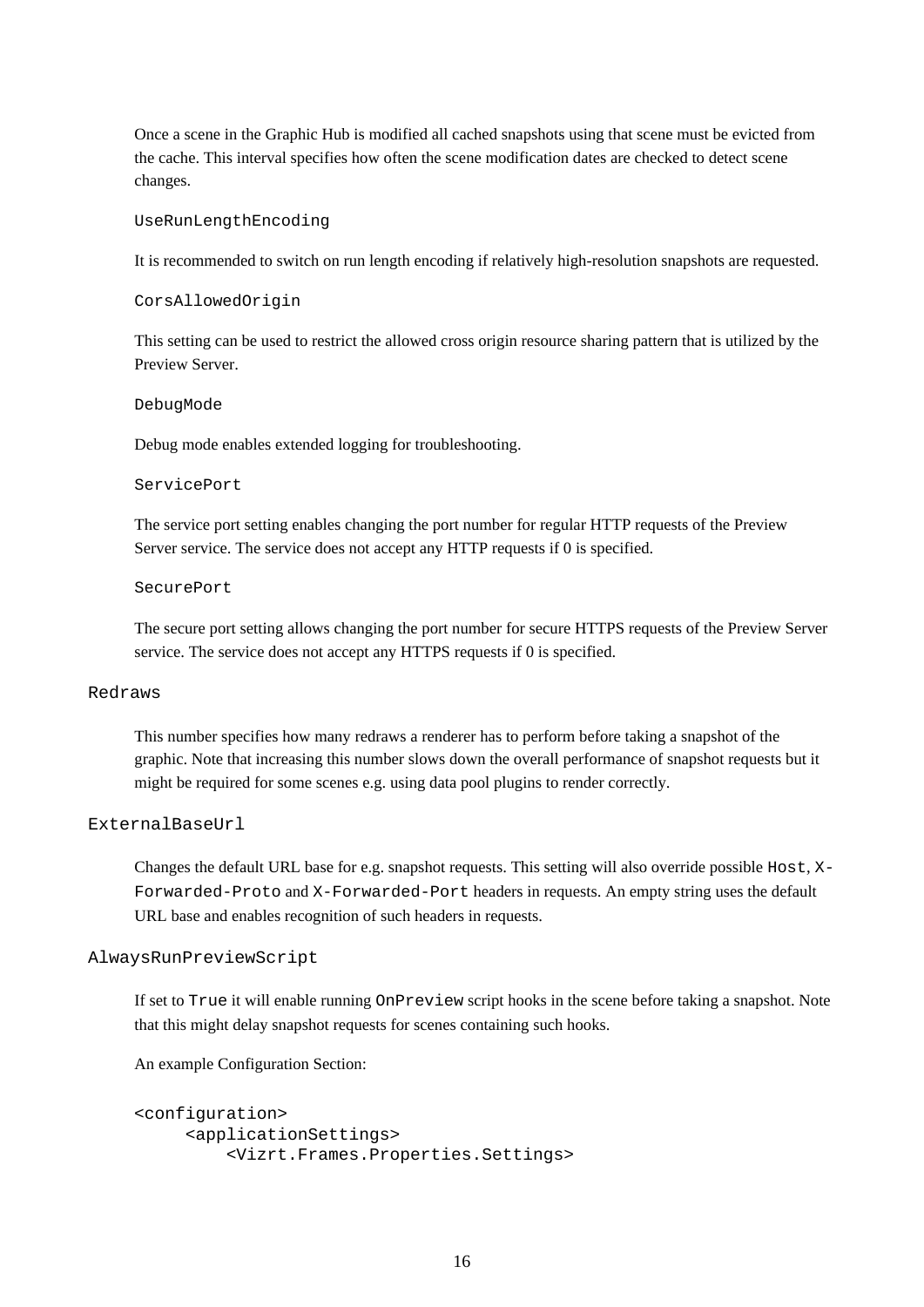```
 <setting name="VizEnginePollIntervalMilliSeconds"
serializeAs="String">
                   <value>5000</value>
               </setting>
               <setting name="VizEngineTimeoutMilliSeconds"
serializeAs="String">
                   <value>1000</value>
               </setting>
               <setting name="CacheMaxAge" serializeAs="String">
                   <value>86400</value>
               </setting>
               <setting name="VizEngineCleanupIntervalMilliSeconds"
serializeAs="String">
                   <value>60000</value>
               </setting>
               <setting name="UseRunLengthEncoding" serializeAs="String
">
                   <value>False</value>
               </setting>
               <setting name="CorsAllowedOrigin" serializeAs="String">
                   <value>*</value>
               </setting>
               <setting name="DebugMode" serializeAs="String">
                   <value>False</value>
               </setting>
               <setting name="ServicePort" serializeAs="String">
                   <value>21098</value>
               </setting>
               <setting name="SecurePort" serializeAs="String">
                   <value>4443</value>
               </setting>
             <setting name="Redraws" serializeAs="String">
                  <value>0</value>
             </setting>
              <setting name="ExternalBaseUrl" serializeAs="String">
                  <value />
             </setting>
             <setting name="AlwaysRunPreviewScript" serializeAs="Strin
g'' <value>False</value>
             </setting>
          </Vizrt.Frames.Properties.Settings>
      </applicationSettings>
  </configuration>
```
#### <span id="page-16-0"></span>4.2.4 Viz Pilot Data Server

For details on how to give all applications with a connection to the Viz Pilot database access to the Preview Server, see the *Data Server* chapter of the *Viz Pilot User's Guide*.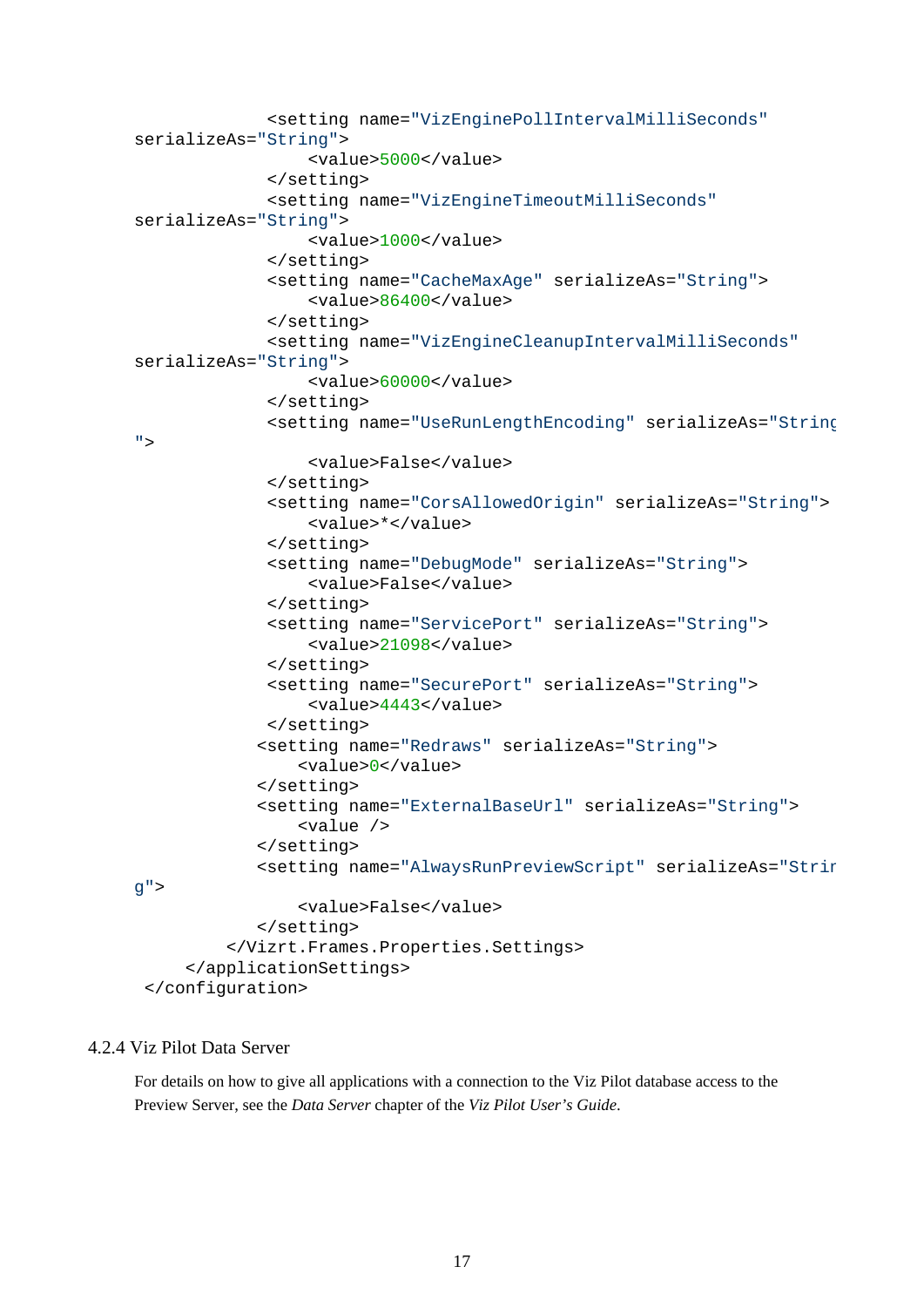## <span id="page-17-0"></span>4.2.5 Configuring Preview Server Settings in Viz Trio

If using the Preview Server together with Viz Trio, various Preview Server settings must be defined on the Viz Trio side.

- 1. In the **Trio Configuration**, navigate to the **Connectivity > Viz One** panel.
- 2. Enter the hostname and port number in the **Preview Server Host** box (format hostname:port). It will then be possible to display snapshots of graphics as video overlays in Viz Trio's Timeline editor.

If the Preview Server should also load the actual thumbnails in the playlist, instead of just showing the default template thumbnails throughout, perform the following steps:

- 1. In the **Trio Configuration**, navigate to the **User Interface > Page List/Playlist** panel.
- 2. Enable the **Use Preview Server to load thumbnails** box. For more details, see the *Viz Trio User's Guide*.

# <span id="page-17-1"></span>4.3 To remove Preview Server

This description applies for Windows 10.

- 1. Open *Apps & features* (**Start > Settings > System > Apps & features**).
- 2. Select *Vizrt Preview Server*.
- 3. Click **Uninstall**.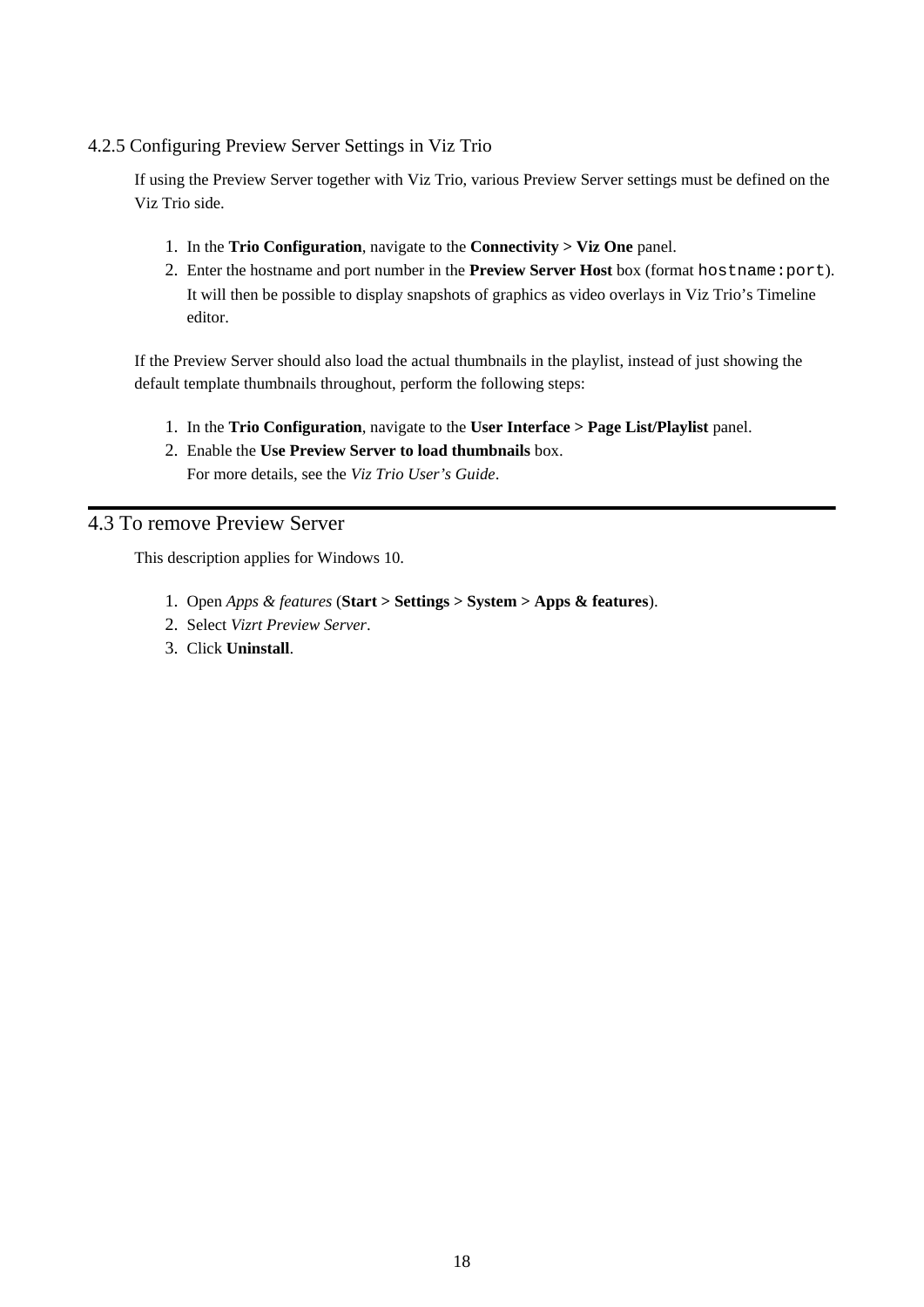# <span id="page-18-0"></span>5 Working with Preview Server

This section contains information on the following topics:

- [Preview Server Web Interface](#page-18-1)
- [Common Procedures](#page-19-1)

# <span id="page-18-1"></span>5.1 Preview Server Web Interface

The Preview Server has a web interface for accessing the Preview Server's features.

| ◈ | <b>Preview Server</b>                                                           | Home     | Frame API |                |                             |                   |   | 4.0.0.227 |
|---|---------------------------------------------------------------------------------|----------|-----------|----------------|-----------------------------|-------------------|---|-----------|
|   | VIZ ENGINE NAME OR IP ADDRESS<br>vizengine1                                     |          |           |                |                             | <b>Add New</b>    |   |           |
|   | NAME OR IP ADDRESS VIDEO MODE ASPECT                                            |          |           | <b>VERSION</b> | <b>GRAPHIC HUB</b>          | <b>STATUS</b>     |   |           |
|   | bgogapreview1:50007                                                             | 1080i 50 | 1.778     |                | v3.8.2.56645 slartibartfast | <b>Responsive</b> | П |           |
|   |                                                                                 |          |           |                |                             |                   |   |           |
|   | <b>Preview Server</b><br>Copyright 2012-2016 · Vizrt Ltd. · All rights reserved |          |           |                |                             |                   |   | VIZ       |

For details on how to open this interface, see [To see the status of the Preview Server service](#page-20-1).

The Preview Server web interface contains a menu with links to the following resources:

- [Home](#page-18-2)
- [Frame API](#page-18-3)
- [About](#page-19-0)

#### <span id="page-18-2"></span>5.1.1 Home

From the **Home** page of the [Preview Server Web Interface](#page-18-1), it is possible to add, monitor and remove Viz Engines from a pool of renderers. The Preview Server can interact with one or more Viz Engines.

#### **See Also**

[Viz Engine Configuration](#page-20-0)

#### <span id="page-18-3"></span>5.1.2 Frame API

Clicking the **Frame API** link in the [Preview Server Web Interface](#page-18-1) opens the **REST Frame API** documentation.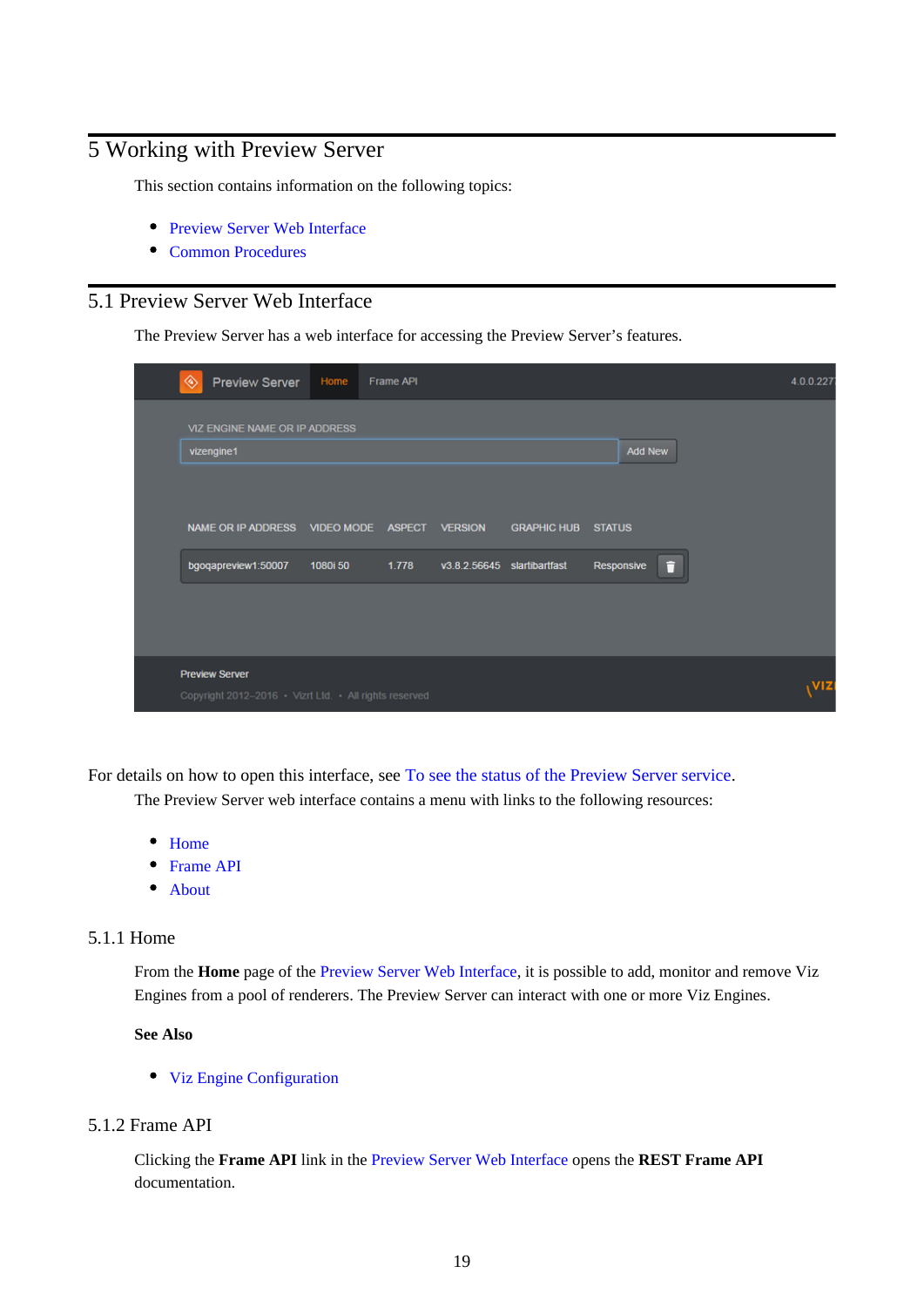This document describes the REST (Representational State Transfer) API over HTTP, provided by the Preview Server for requesting rendered frames from a Viz Engine.

It includes information on the *Resources* and *Data Types* that are used in the interface.

Example:http://<hostname>:21098/doc/rest\_manual ...................................................................................................................................................................... ......................................................................................................................................................................

#### <span id="page-19-0"></span>5.1.3 About

Clicking the *Preview Server* or *version number* link in the [Preview Server Web Interface](#page-18-1) opens the **About Preview Server** window.

This window contains information about the installed Preview Server version. A link to the list of *third party component credits* is also available here.

#### <span id="page-19-1"></span>5.2 Common Procedures

This section contains procedures related to the following topics:

- [Installation, Configuration, and Removal](#page-19-2)
- [Startup and Shutdown](#page-19-3)
- [Viz Engine Configuration](#page-20-0)

#### **See Also**

[Basic Workflow](#page-8-2)

#### <span id="page-19-2"></span>5.2.1 Installation, Configuration, and Removal

For details on how to install, configure, and remove the Preview Server service, see the related sections:

- [Installation](#page-11-1)
- [Configuration](#page-14-0)
- [Removal](#page-17-1)

#### <span id="page-19-3"></span>5.2.2 Startup and Shutdown

To access the Preview Server web interface

- Click **Start > All Programs > Vizrt > Preview Server > Preview Server Config**, or
- Double-click the **Preview Server Config** desktop icon (if a shortcut has been created), or
- Navigate to the Preview Server web interface in a browser, using the host name of the machine running the Preview Server, and port *21098*.

**Example:** http://<hostname>:21098/ ...................................................................................................................................................................... ...................................................................................................................................................................... ......................................................................................................................................................................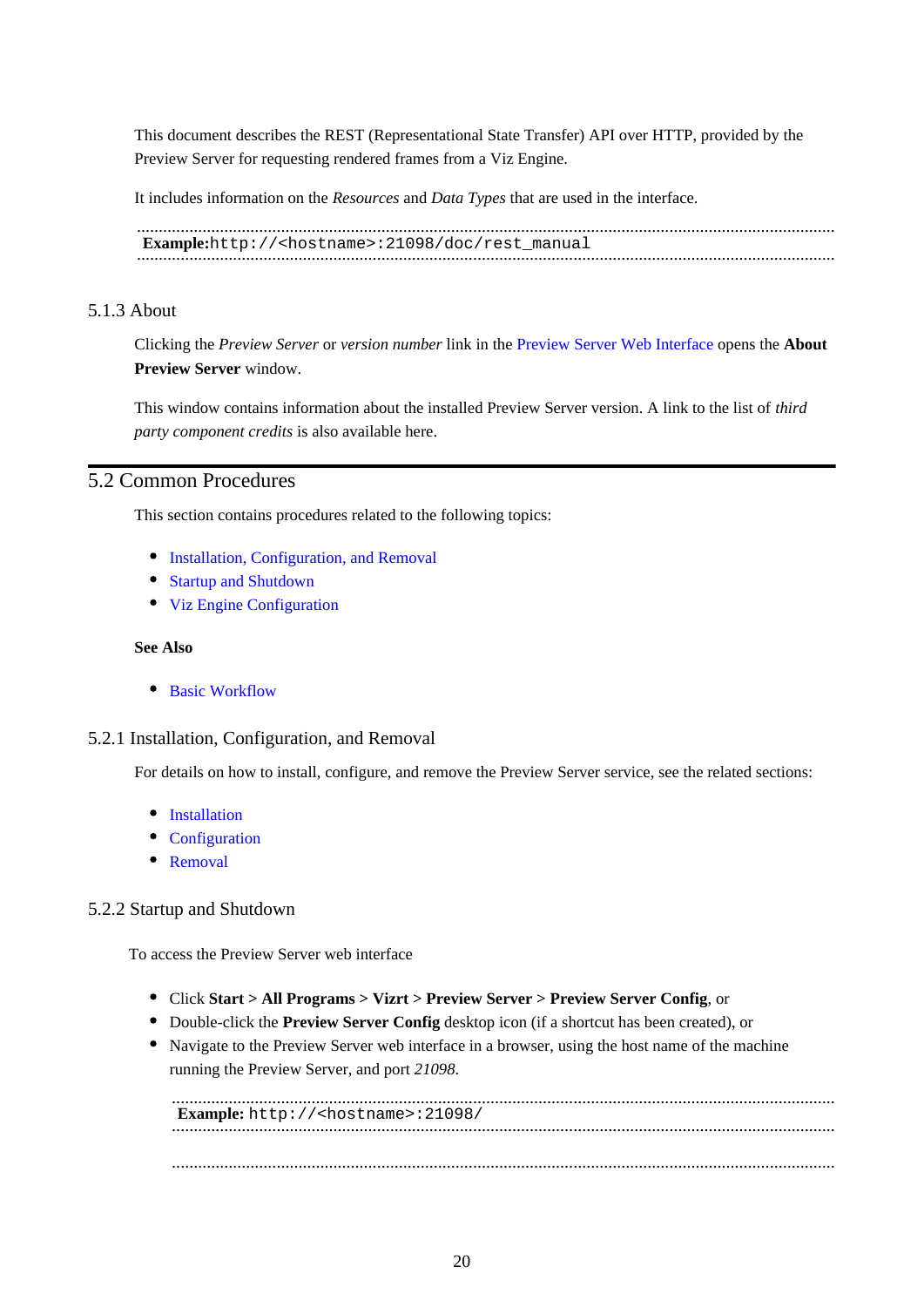**Note:** The default web browser will be used when opening the Preview Server web interface from the Windows Start menu or desktop. ......................................................................................................................................................................

<span id="page-20-1"></span>To see the status of the Preview Server service

- 1. Click **Start > Control Panel > System and Security > Administrative Tools > Services**.
- 2. Scroll down to the **Vizrt Preview Server** service.

The status of the Preview Server service is listed in the **Status** column.

To start the Preview Server service

- 1. Perform the steps in [To see the status of the Preview Server service.](#page-20-1)
- 2. Make sure that the Preview Server status is empty.
- 3. Right-click the Preview Server entry in the list.
- 4. From the menu that appears, click **Start**.

**Note:** Upon installation, the Preview Server service is started, and the startup type is set to *Automatic*. This means that the service will start every time the operating system is started, and it will run in the background for as long as Windows is running. However, if the Preview Server service has been manually stopped, the service can be restarted by following the steps in this procedure. ...................................................................................................................................................................... ......................................................................................................................................................................

To stop the Preview Server service

- 1. Perform the steps in [To see the status of the Preview Server service.](#page-20-1)
- 2. Make sure that the Preview Server status is set to *Started*.
- 3. Right-click the Preview Server entry in the list.
- 4. From the menu that appears, click **Stop**.

#### <span id="page-20-0"></span>5.2.3 Viz Engine Configuration

#### To add a Viz Engine

1. Open the Preview Server Home page.

|  | VIZ ENGINE NAME OR IP ADDRESS |  |  |  |  |  |  |  |
|--|-------------------------------|--|--|--|--|--|--|--|
|  | vizengine1                    |  |  |  |  |  |  |  |
|  |                               |  |  |  |  |  |  |  |

- 2. Enter the Viz Engine hostname or IP address in the text box.
- 3. Click the **Add New** button.

......................................................................................................................................................................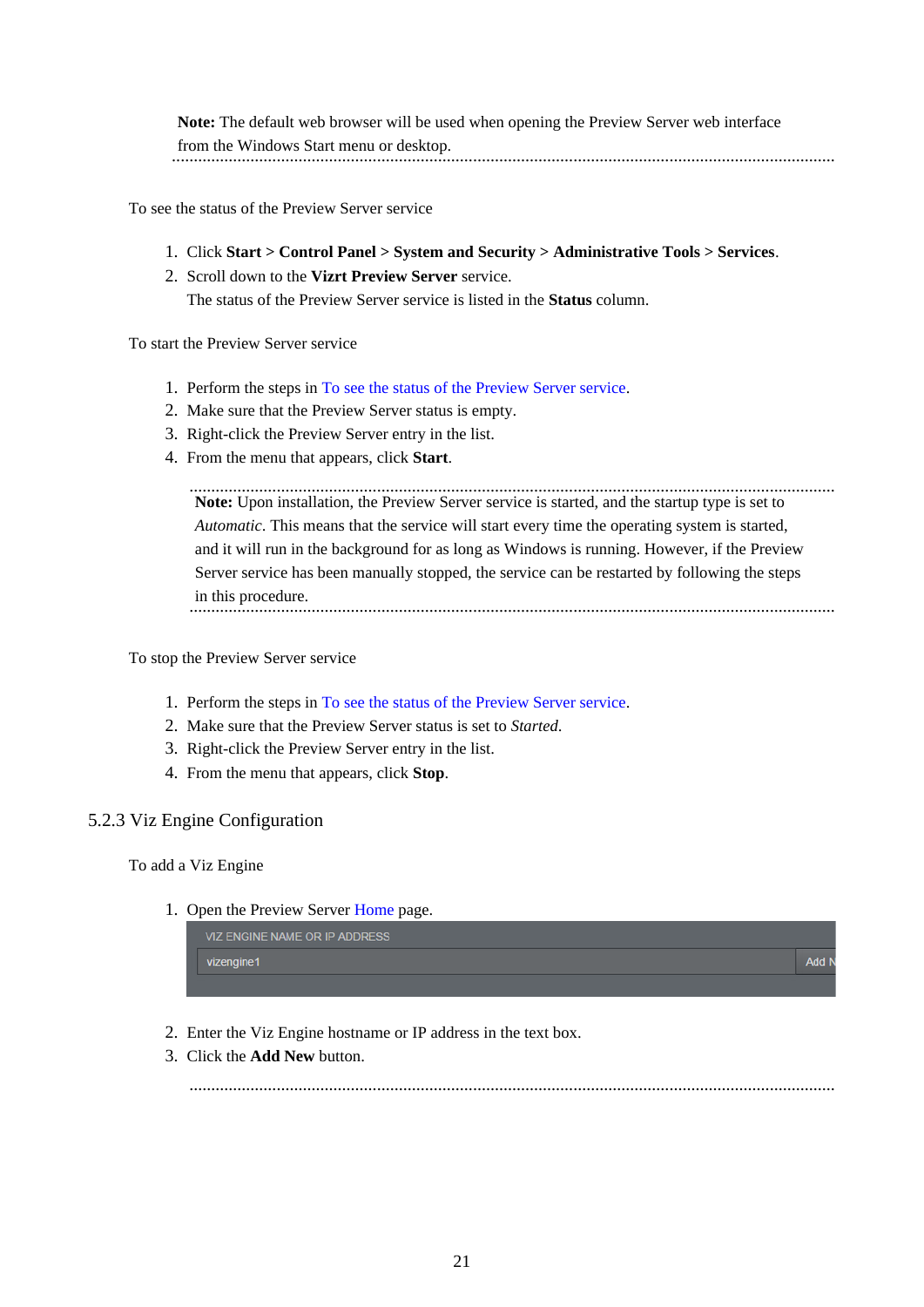**Note:** If not specified, the Viz Engine will be added with the default port number *50010*. When using Viz Engines in a so-called dual channel setup, it is possible to run multiple instances of the Viz Engine on a single host. Each instance uses a unique port, which means that two Viz Engines should only be considered duplicates when both the hostnames and port numbers are identical. When referring to Viz Engines in a dual channel setup, type the port number after the host name (for example *VizEngine1:51010*). ......................................................................................................................................................................

#### To remove a Viz Engine

1. Open the Preview Server Home page.

| NAME OR IP ADDRESS VIDEO MODE ASPECT VERSION |          |       |                             | <b>GRAPHIC HUB STATUS</b> |            |  |
|----------------------------------------------|----------|-------|-----------------------------|---------------------------|------------|--|
| bgogapreview1:50007                          | 1080i 50 | 1.778 | v3.8.2.56645 slartibartfast |                           | Responsive |  |
|                                              |          |       |                             |                           |            |  |

2. Click the *trash can* icon next to a Viz Engine entry.